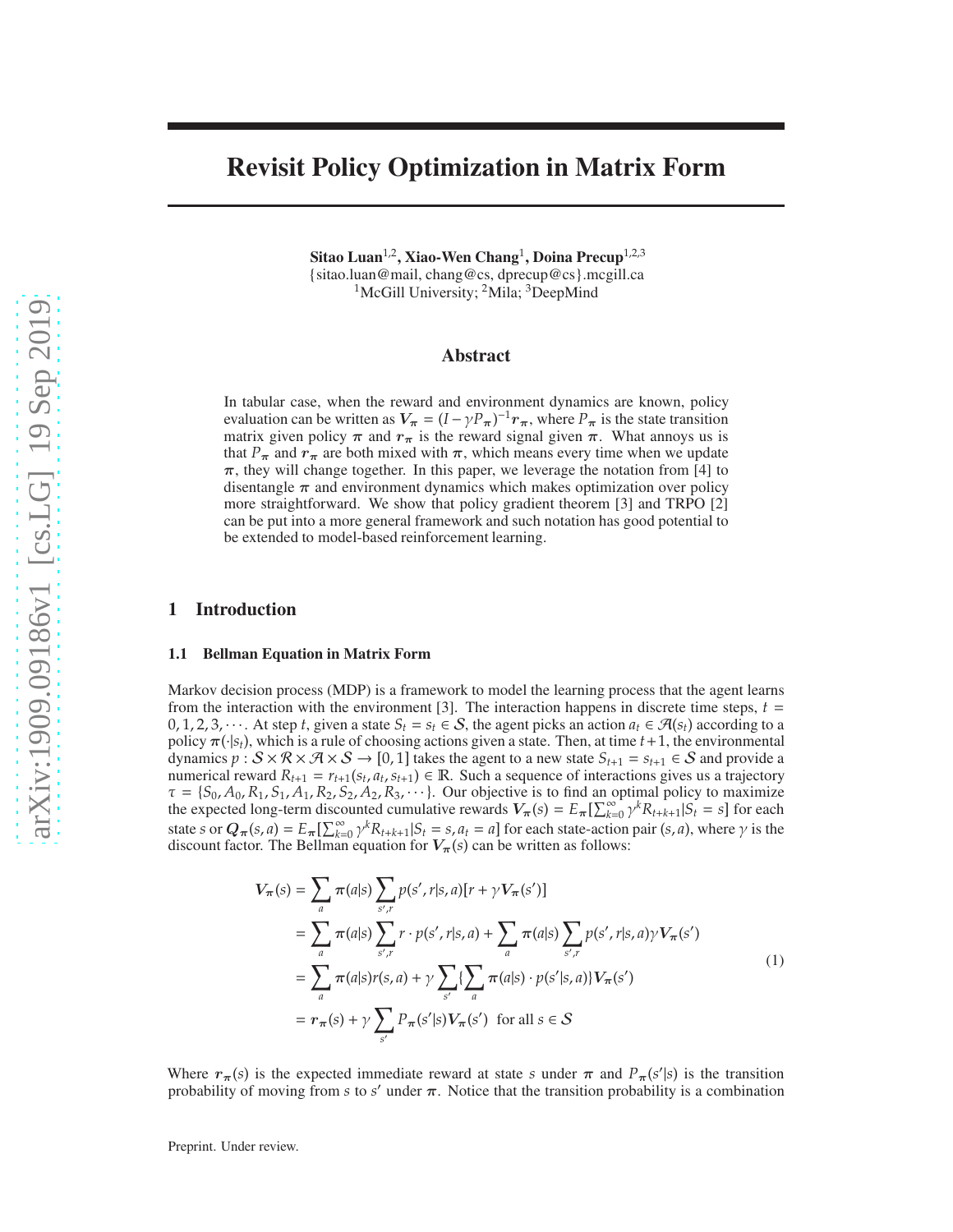of policy and the environment dynamics. We can write  $V_{\pi}, r_{\pi}, P_{\pi}$  in matrix form

$$
V_{\pi} = \begin{bmatrix} V_{\pi}(s_1) \\ V_{\pi}(s_2) \\ \vdots \\ V_{\pi}(s_n) \end{bmatrix}, r_{\pi} = \begin{bmatrix} r_{\pi}(s_1) \\ r_{\pi}(s_2) \\ \vdots \\ r_{\pi}(s_n) \end{bmatrix} = \begin{bmatrix} \sum_{a} \pi(a|s_1) r(s_1, a) \\ \sum_{a} \pi(a|s_2) r(s_2, a) \\ \vdots \\ \sum_{a} \pi(a|s_n) r(s_n, a) \end{bmatrix}, P_{\pi} = \begin{bmatrix} P_{\pi}(s_1|s_1) & P_{\pi}(s_2|s_1) & \cdots & P_{\pi}(s_n|s_1) \\ P_{\pi}(s_1|s_2) & P_{\pi}(s_2|s_2) & \cdots & P_{\pi}(s_n|s_2) \\ \vdots & \vdots & \ddots & \vdots \\ P_{\pi}(s_1|s_n) & P_{\pi}(s_2|s_n) & \cdots & P_{\pi}(s_n|s_n) \end{bmatrix}
$$
(2)

Then the Bellman equation can be rewritten in matrix form

$$
V_{\pi} = r_{\pi} + \gamma P_{\pi} V_{\pi}
$$

Assume that  $P_{\pi}$  and  $r_{\pi}$  are given and  $I - \gamma P_{\pi}$  is nonsingular, then

$$
V_{\pi} = (I - \gamma P_{\pi})^{-1} r_{\pi}
$$
\n
$$
I_{\text{C}} \left( \gamma \right) = \gamma \left( \gamma \right)^{\text{T}} \left( \gamma \right)^{\text{T}} \left( \gamma \right)
$$
\n
$$
I_{\text{C}} \left( \gamma \right) = \gamma \left( \gamma \right)^{\text{T}} \left( \gamma \right)
$$
\n
$$
\gamma \left( \gamma \right) = \gamma \left( \gamma \right)^{\text{T}} \left( \gamma \right)
$$
\n
$$
\gamma \left( \gamma \right) = \gamma \left( \gamma \right)^{\text{T}} \left( \gamma \right)
$$
\n
$$
\gamma \left( \gamma \right) = \gamma \left( \gamma \right)^{\text{T}} \left( \gamma \right)
$$
\n
$$
\gamma \left( \gamma \right) = \gamma \left( \gamma \right)^{\text{T}} \left( \gamma \right)
$$
\n
$$
\gamma \left( \gamma \right) = \gamma \left( \gamma \right)^{\text{T}} \left( \gamma \right)
$$
\n
$$
\gamma \left( \gamma \right) = \gamma \left( \gamma \right)^{\text{T}} \left( \gamma \right)
$$
\n
$$
\gamma \left( \gamma \right) = \gamma \left( \gamma \right)^{\text{T}} \left( \gamma \right)
$$
\n
$$
\gamma \left( \gamma \right) = \gamma \left( \gamma \right)^{\text{T}} \left( \gamma \right)
$$
\n
$$
\gamma \left( \gamma \right) = \gamma \left( \gamma \right)^{\text{T}} \left( \gamma \right)
$$
\n
$$
\gamma \left( \gamma \right) = \gamma \left( \gamma \right)^{\text{T}} \left( \gamma \right)
$$
\n
$$
\gamma \left( \gamma \right) = \gamma \left( \gamma \right)^{\text{T}} \left( \gamma \right)
$$
\n
$$
\gamma \left( \gamma \right) = \gamma \left( \gamma \right)^{\text{T}} \left( \gamma \right)
$$
\n
$$
\gamma \left( \gamma \right) = \gamma \left( \gamma \right)^{\text{T}} \left( \gamma \right)
$$
\n
$$
\gamma \left( \gamma \right) = \gamma \left( \gamma \right)^{\text{T}} \left( \gamma \right)
$$
\n
$$
\gamma \left( \gamma \right) = \gamma \left( \gamma \right)^{\text{T}} \left( \gamma \right)
$$
\n
$$
\gamma \left( \
$$

For later uses, we define the vector  $\mathbf{Q}_{\pi} = [Q(s_1, \cdot)^T, Q(s_2, \cdot)^T, \dots, Q(s_n, \cdot)^T]^T$ .

## 1.2 Problem

One problem with (3) is that  $P_{\pi}$  and  $r_{\pi}$  are both dependent on  $\pi$ , which means every time when  $\pi$ changes, we need to reconstruct them. In addition, although  $V_\pi$  is a function of  $\pi$ , we cannot write the function in terms of  $\pi$  explicitly. What we desire is to have

$$
V_{\pi} = f(\pi|P, r) \quad \text{or} \quad V_{\pi_{\theta}} = f(\pi_{\theta}|P, r) \tag{4}
$$

where  $\pi_{\theta}$  is a parameterized policy, instead of  $V_{\pi} = f(\pi | P_{\pi}, r_{\pi})$  or  $V_{\pi_{\theta}} = f(\pi_{\theta} | P_{\pi_{\theta}}, r_{\pi_{\theta}})$ . Then, we can directly write our objective as a function of  $\pi$ , which can make optimization more straightforward and efficient, just as follows,

$$
\underset{\pi}{\text{argmax}} \ V_{\pi} = f(\pi | P, r) \quad \text{or} \quad \underset{\theta}{\text{argmax}} \ V_{\pi_{\theta}} = f(\pi_{\theta} | P, r) \tag{5}
$$

and solve it via gradient descent or other techniques. The notations from [4] is helpful to construct (4)(5). We introduce the formulation in the following sections and try to rewrite TRPO [2] with it.

## 2 Notation and Preliminary

#### 2.1 Notation and Properties

For simplicity, we assume both the number of states in  $S$  and the number of actions in  $\mathcal A$  are finite. We define the notations as follows [4]:

- $|S|$  and  $|A|$  denote the number of states in S and the number of actions in A, respectively.
- $P \in \mathbb{R}^{|S||A|\times|S|}$  is a transition matrix whose entries are  $P_{(sa,s')} = p(s'|s,a)$ , where  $p(s'|s,a) \ge$ 0,  $\sum_{s'} p(s'|s, a) = 1$ , for all *s* and *a*, *i.e.*,

$$
P\mathbf{1}_{|S|} = \mathbf{1}_{|S||A|}, \quad \mathbf{1}_{|S|} = [1, 1, \dots, 1]^T \in \mathbb{R}^{|S| \times 1}
$$
(6)

•  $\pi \in \mathbb{R}^{|\mathcal{S}||\mathcal{A}|\times 1}$  is a stationary policy, whose entries are  $\pi_{(sa)} = \pi(a|s)$ , where  $\sum_a \pi_{(sa)} = 1$ . It is convenient to rewrite the policy as a matrix  $\Pi \in \mathbb{R}^{|S| \times |S||A|}$ , where  $\Pi_{(s,s'a)} = \pi_{(sa)}$  if  $s' = s$ , otherwise 0, *i.e.*

$$
\Pi = \text{diag}(\boldsymbol{\pi}(\cdot|s_1)^T, \cdots, \boldsymbol{\pi}(\cdot|s_{|S|})^T), \ \boldsymbol{\pi}(\cdot|s_i)^T \in \mathbb{R}^{1 \times |A|}.
$$
 (7)

 $\Xi \in \mathbb{R}^{|S| \times |S||A|}$  is an auxiliary (marginalization) matrix defined by

$$
\Xi = \text{diag}(\mathbf{1}_{|A|}^T, \cdots, \mathbf{1}_{|A|}^T) \tag{8}
$$

It is easy to verify that

$$
\Pi \mathbf{1}_{|S||A|} = |A| \mathbf{1}_{|S|}, \quad \Pi \Xi^T = I_{|S|}
$$
\n(9)

We can easily reconstruct the state-to-state transition matrix by  $P_{\pi} = \Pi P \in \mathbb{R}^{|S| \times |S|}$ , and state-action-to-state-action transition matrix by  $P'_\pi = P\Pi \in \mathbb{R}^{|\mathcal{S}||A|\times |\mathcal{S}||A|}$ . From (6) and (9),

$$
P_{\pi} \mathbf{1}_{|S|} = \Pi P \mathbf{1}_{|S|} = \Pi \mathbf{1}_{|S||A|} = \mathbf{1}_{|S|}
$$
  

$$
P'_{\pi} \mathbf{1}_{|S||A|} = P \Pi \mathbf{1}_{|S||A|} = P \mathbf{1}_{|S|} = \mathbf{1}_{|S||A|}
$$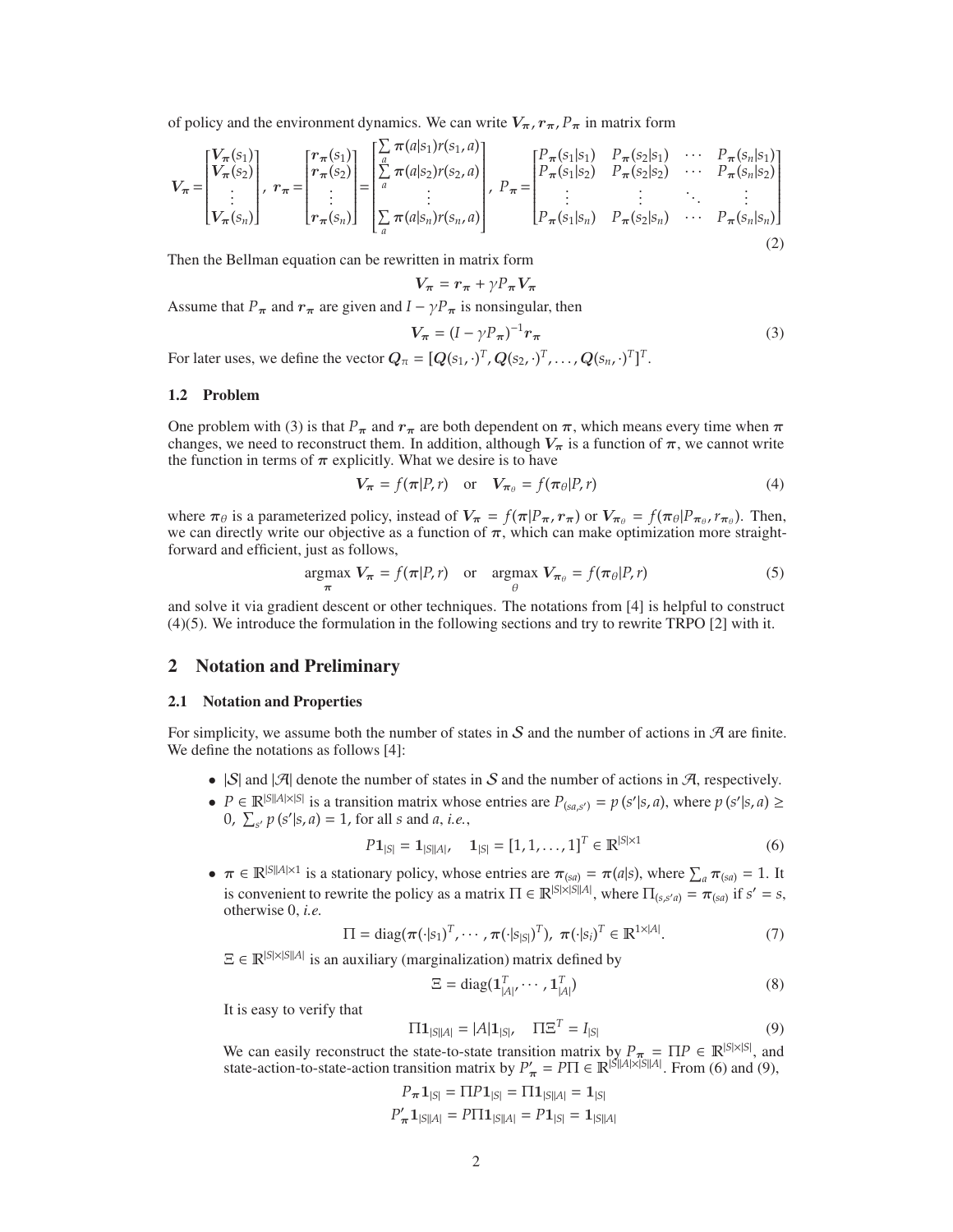•  $\rho_0 \in \mathbb{R}^{|S| \times 1}$  is the initial state distribution.  $\mu_\pi \in \mathbb{R}^{|S| \times 1}$  is the steady-state distribution of  $\pi$ given environment *P* which satisfies  $\mu_{\pi}^{T} \Pi P = \mu_{\pi}^{T}$ .  $\rho_{\pi}^{T} = \rho_{0}^{T} \sum_{i=0}^{\infty} \gamma^{i} (\Pi P)^{i} = \rho_{0}^{T} (I - \gamma \Pi P)^{-1}$ is the discounted visitation frequency vector under  $\pi$  and

$$
\boldsymbol{\rho}_{\boldsymbol{\pi}}^T \mathbf{1} = \boldsymbol{\rho}_0^T \sum_{i=0}^{\infty} \gamma^i (\Pi P)^i \mathbf{1} = \boldsymbol{\rho}_0^T (\sum_{i=0}^{\infty} \gamma^i) \mathbf{1} = 1/(1-\gamma)
$$

 $\bullet$   $r \in \mathbb{R}^{|\mathcal{S}||A|\times 1}$  $\Sigma$ is the average reward vector whose entries are  $r_{(sa)} = r(s, a) = E[r|s, a] =$  $S_{s',r}$   $r \cdot p(s', r|s, a)$ , which specify the average reward obtained when taking action *a* in state *s*. From the definition of  $r_{\pi}$  in (2) and  $\Pi$  in (7), it is easy to see that

$$
r_{\pi} = \Pi r \tag{10}
$$

Now we can rewrite the Bellman equation. From (2), we have

$$
V_{\pi} = (I - \gamma P_{\pi})^{-1} r_{\pi} = (I - \gamma \Pi P)^{-1} \Pi r = \sum_{i=0}^{\infty} \gamma^{i} (\Pi P)^{i} \Pi r = \Pi r + \gamma \Pi P V_{\pi}
$$
(11)

Similarly, we have  $Q_{\pi} = \sum_{n=1}^{\infty}$  $\sum_{i=0}^{n} \gamma^{i} (P\Pi)^{i} r = r + \gamma P \Pi Q_{\pi}$ . One can easily check that the relations between  $V_{\pi}$  and  $Q_{\pi}$  are as follows,

$$
V_{\pi} = \Pi Q_{\pi}, \ Q_{\pi} = \sum_{i=0}^{\infty} \gamma^{i} (P\Pi)^{i} r = r + \gamma P [\sum_{i=0}^{\infty} \gamma^{i} (P\Pi)^{i} \Pi r] = r + \gamma P V_{\pi}
$$
(12)

#### 2.2 A Recap of TRPO

We do a simple recap of TRPO [2] in this subsection. We will show how these results can easily be obtained when written in matrix form and how to extend them.

For policy-based reinforcement learning algorithms, if we use policy gradient with a fixed learning rate to update the policy, it always happens that the learning rate is sometimes too large that we will get a worse policy. This oscillation makes the training unstable and the convergence slow. So we want to find a way that our policy is guaranteed to improve after each policy update even the improvement might be quite small at some time. The objective  $\eta(\pi)$  is defined as follows,

$$
\eta(\boldsymbol{\pi}) = \mathbb{E}_{s_0, a_0, \dots} \left[ \sum_{t=0}^{\infty} \gamma^t r(s_t) \right], \text{ where } s_0 \sim \rho_0(s_0), a_t \sim \boldsymbol{\pi}(a_t|s_t), s_{t+1} \sim p(s_{t+1}|s_t, a_t) \tag{13}
$$

With the definition of the advantage function  $A_{\pi}(s, a)$ :

$$
A_{\pi}(s, a) = Q_{\pi}(s, a) - V_{\pi}(s)
$$
\n(14)

 $\eta(\tilde{\pi})$  can be split into two parts,

$$
\eta(\tilde{\pi}) = \eta(\pi) + \mathbb{E}_{s_0, a_0, \dots \sim \tilde{\pi}} \left[ \sum_{t=0}^{\infty} \gamma^t A_{\pi} \left( s_t, a_t \right) \right] = \eta(\pi) + \sum_{s} \rho_{\tilde{\pi}}(s) \sum_{a} \tilde{\pi}(a|s) A_{\pi}(s, a) \tag{15}
$$

where  $\rho_{\tilde{\pi}}(s) = \sum_{i=0}^{\infty} \gamma^i p(s_i = s | \tilde{\pi}, P, \rho_0^T)$  is the discounted visitation frequency of *s* under  $\tilde{\pi}$ . A local approximation to  $\eta(\tilde{\pi})$  is constructed as follows:

$$
L_{\pi}(\tilde{\pi}) = \eta(\pi) + \sum_{s} \rho_{\pi}(s) \sum_{a} \tilde{\pi}(a|s) A_{\pi}(s, a)
$$
 (16)

It satisfies two important properties when  $\pi_{\theta}$  is parameterized by  $\theta$ :

$$
L_{\boldsymbol{\pi}_{\theta_0}}\left(\boldsymbol{\pi}_{\theta_0}\right)=\eta\left(\boldsymbol{\pi}_{\theta_0}\right),\ \ \nabla_{\theta}L_{\boldsymbol{\pi}_{\theta_0}}\left(\boldsymbol{\pi}_{\theta}\right)\Big|_{\theta=\theta_0}=\left.\nabla_{\theta}\eta\left(\boldsymbol{\pi}_{\theta}\right)\right|_{\theta=\theta_0} \tag{17}
$$

Given the total variation divergence for two discrete distributions  $D_{TV}(p||q) = \frac{1}{2} \sum_i |p_i - q_i|$ , we define  $D_{\text{max}}(\tau, \tilde{z}) = \max_i D_{\text{max}}(p_i - q_i | \tilde{z}^{(n)}|)$ . It can be proved that define  $D_{\text{TV}}^{\text{max}}(\pi, \tilde{\pi}) = \max_{s} D_{\text{TV}}(\pi(\cdot|s)||\tilde{\pi}(\cdot|s))$ . It can be proved that

$$
\eta\left(\tilde{\pi}\right) \ge L_{\pi}\left(\tilde{\pi}\right) - \frac{4\varepsilon\gamma}{\left(1-\gamma\right)^2} \alpha^2, \text{ where } \alpha = D_{\text{TV}}^{\text{max}}\left(\pi, \tilde{\pi}\right), \ \varepsilon = \max_{s, a} |A_{\pi}(s, a)| \tag{18}
$$

With  $D_{TV}(p||q)^2 \leq D_{KL}(p||q)$ , we define  $D_{KL}^{\max}(\pi, \tilde{\pi}) = \max_{s} D_{KL}(\pi(\cdot|s)||\tilde{\pi}(\cdot|s))$ . Then we have

$$
\eta(\tilde{\pi}) \ge L_{\pi}(\tilde{\pi}) - CD_{\text{KL}}^{\text{max}}(\pi, \tilde{\pi}), \text{ where } C = \frac{4\epsilon\gamma}{(1 - \gamma)^2}
$$
(19)

Let  $M_i(\pi) = L_{\pi_i}(\pi) - CD_{\text{KL}}^{\text{max}}(\pi_i, \pi)$ , we have

$$
\eta\left(\pi_{i+1}\right) \geq M_i\left(\pi_{i+1}\right), \eta\left(\pi_i\right) = M_i\left(\pi_i\right) \Rightarrow \eta\left(\pi_{i+1}\right) - \eta\left(\pi_i\right) \geq M_i\left(\pi_{i+1}\right) - M_i\left(\pi_i\right)
$$

So if we define  $\pi_{i+1}$  as  $\pi_{i+1}$  = argmax  $M_i(\pi)$ , then

$$
\eta(\pi_0) \le \eta(\pi_1) \le \eta(\pi_2) \le \cdots \tag{20}
$$

Therefore,  $M_i(\pi)$  becomes a surrogate function that we want to maximize.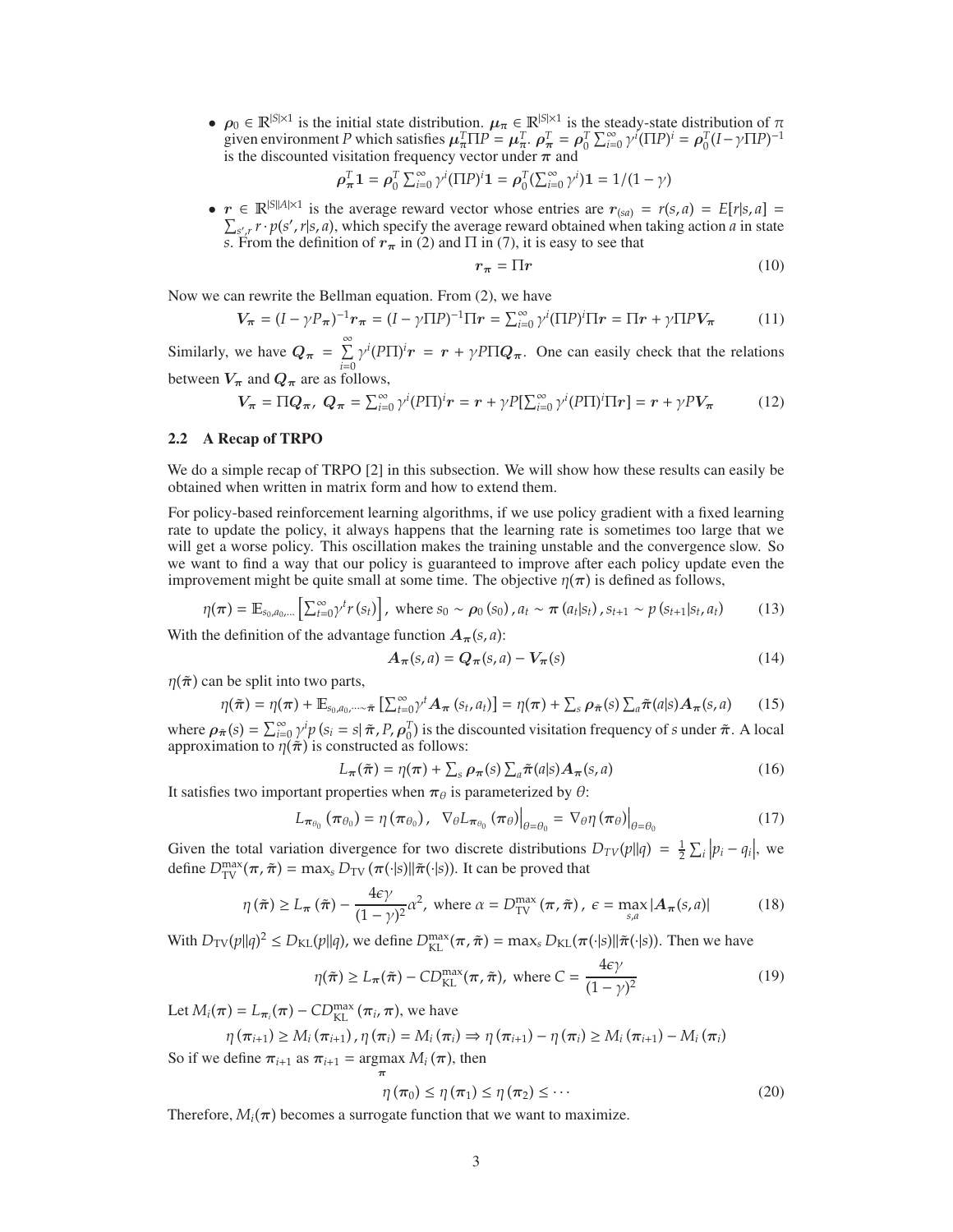#### 2.3 Relations Between Several Distance Measures

The total variation distance between two probability measures  $\mu$  and  $\nu$  on a sigma-algebra  $\mathcal F$  of subsets of the sample space  $\Omega$  is defined as  $\delta(\mu, \nu) = \sup_{A \in \mathcal{F}} |\mu(A) - \nu(A)|$ . The total variation distance is related to the Kullback–Leibler divergence by Pinsker's inequality:

$$
\delta(\mu,\nu)\leq \sqrt{\frac{1}{2}D_{\text{KL}}(\mu,\nu)}
$$

And from [1], we have

$$
\delta(\mu, \nu) = \frac{1}{2} ||\mu - \nu||_1 = \frac{1}{2} \sum_{\omega \in \Omega} |\mu(\omega) - \nu(\omega)|
$$

Thus,

$$
\|\mu - \nu\|_1^2 \le 2D_{\text{KL}}(\mu, \nu)
$$

## 3 TRPO in Matrix Form

In this section, we first write TRPO in matrix form and we will see there are more ways to find the local approximation as (16). We derive several interesting properties of these approximations. The norm ||·|| we use in this section is 1-norm. Note that  $\Pi$  (matrix) is just a rewriting of  $\pi$  (vector). They represent the same policy. This is the same for parametrized  $\Pi_{\theta}$  and  $\pi_{\theta}$ .

With notations introduced in Section 2.1,  $\eta$  can be written as

$$
\eta(\boldsymbol{\pi}) = \boldsymbol{\rho}_0^{\top} \boldsymbol{V}_{\boldsymbol{\pi}} = \boldsymbol{\rho}_0^{\top} \sum_{i=0}^{\infty} \gamma^i (\Pi P)^i \Pi \boldsymbol{r}
$$

From (14), we see that the advantage function  $A_{\pi}$ , the vector form of  $A_{\pi}(s, a)$ , can be written as

$$
\boldsymbol{A}_{\boldsymbol{\pi}} = \boldsymbol{Q}_{\boldsymbol{\pi}} - \boldsymbol{\Xi}^T \boldsymbol{V}_{\boldsymbol{\pi}}
$$

From (9),(11) and (12), it is easy to verify that  $\Pi A_\pi = 0$ . Then

$$
(I - \gamma P\Pi)^{-1} \mathbf{A}_{\boldsymbol{\pi}} = \sum_{i=0}^{\infty} \gamma^{i} (P\Pi)^{i} \mathbf{A}_{\boldsymbol{\pi}} = \mathbf{A}_{\boldsymbol{\pi}} + \sum_{i=1}^{\infty} \gamma^{i} (P\Pi)^{i} \mathbf{A}_{\boldsymbol{\pi}} = \mathbf{A}_{\boldsymbol{\pi}}
$$
(21)

Since  $\eta(\tilde{\pi}) = \rho_0^T V_{\tilde{\pi}}$  amd  $\eta(\pi) = \rho_0^T V_{\pi}$ , (15) can easily be shown as follows,

$$
\mathbb{E}_{s_0, a_0, \dots, \tilde{\pi}} \left[ \sum_{t=0}^{\infty} \gamma^t A_{\pi} (s_t, a_t) \right]
$$
\n
$$
= \rho_0^T \tilde{\Pi} (I - \gamma P \tilde{\Pi})^{-1} A_{\pi} = \rho_0^T \tilde{\Pi} (I - \gamma P \tilde{\Pi})^{-1} [Q_{\pi} - \Xi^T V_{\pi}]
$$
\n
$$
= \rho_0^T \tilde{\Pi} (I - \gamma P \tilde{\Pi})^{-1} [r + \gamma P V_{\pi} - \Xi^T V_{\pi}]
$$
\n
$$
= \rho_0^T \tilde{\Pi} \sum_{i=0}^{\infty} \gamma^i (P \tilde{\Pi})^i r + \rho_0^T \tilde{\Pi} \sum_{i=0}^{\infty} \gamma^i (P \tilde{\Pi})^i \gamma P V_{\pi} - \rho_0^T \tilde{\Pi} \sum_{i=0}^{\infty} \gamma^i (P \Pi)^i \Xi^T V_{\pi}
$$
\n
$$
= \rho_0^T \sum_{i=0}^{\infty} \gamma^i (\tilde{\Pi} P)^i \tilde{\Pi} r + \rho_0^T \sum_{i=0}^{\infty} \gamma^{i+1} (\tilde{\Pi} P)^{i+1} V_{\pi} - \rho_0^T \sum_{i=0}^{\infty} \gamma^i (\Pi P)^i V_{\pi}
$$
\n
$$
= \rho_0^T V_{\tilde{\pi}} - \rho_0^T V_{\pi} = \eta(\tilde{\pi}) - \eta(\pi)
$$

Thus (4) can be written in the following form

$$
\eta(\tilde{\boldsymbol{\pi}}) = \eta(\boldsymbol{\pi}) + \rho_0^T \tilde{\Pi} (I - \gamma P \tilde{\Pi})^{-1} A_{\boldsymbol{\pi}} = \eta(\boldsymbol{\pi}) + \rho_0^T (I - \gamma \tilde{\Pi} P)^{-1} \tilde{\Pi} A_{\boldsymbol{\pi}} \equiv \eta(\boldsymbol{\pi}) + f_{\boldsymbol{\pi}}(\tilde{\boldsymbol{\pi}})
$$

It is easy to see that  $f_{\pi}(\pi) = 0$ . Suppose  $\tilde{\Pi} = \Pi + d\Pi$  ( $d\Pi \to 0$  and  $d\Pi_1|_{S||A| \times 1} = 0$ ) and if we want  $\eta(\tilde{\pi}) \geq \eta(\pi)$ , we should have  $f_{\pi}(\tilde{\pi}) = f_{\pi}(\pi + d\pi) \geq 0$ . Note that

$$
f_{\pi}(\tilde{\pi}) = f_{\pi}(\tilde{\pi}) - f_{\pi}(\pi) = df_{\pi}(\tilde{\pi})\Big|_{\tilde{\pi} = \pi}
$$
  
= trace  $\left(\rho_0^T (I - \gamma \tilde{\Pi}P)^{-1} \gamma (d\Pi) P (I - \gamma \tilde{\Pi}P)^{-1} \tilde{\Pi} A_{\pi} + \rho_0^T (I - \gamma \tilde{\Pi}P)^{-1} (d\Pi) A_{\pi}\right)\Big|_{\tilde{\pi} = \pi}$  (22)  
= trace  $\left(\rho_0^T (I - \gamma \Pi P)^{-1} (d\Pi) A_{\pi}\right)$  = trace  $\left(A_{\pi} \rho_0^T (I - \gamma \Pi P)^{-1} d\Pi\right)$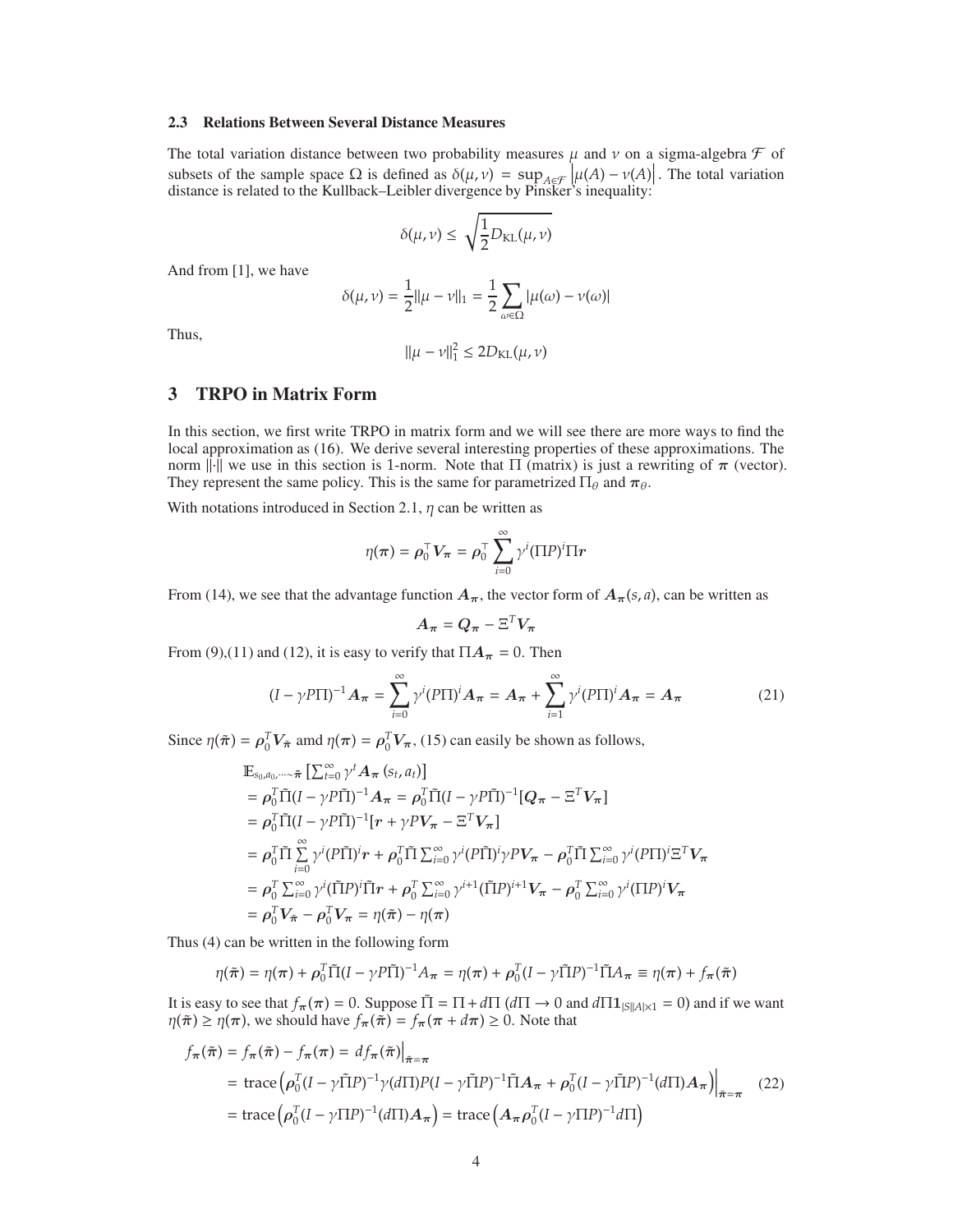Therefore,

$$
\left(\nabla_{\tilde{\Pi}} f_{\boldsymbol{\pi}}(\tilde{\boldsymbol{\pi}})\big|_{\tilde{\boldsymbol{\pi}}=\boldsymbol{\pi}}\right)^{T} = A_{\boldsymbol{\pi}} \rho_0^{T} (I - \gamma \Pi P)^{-1}
$$
\n(23)

There are 6 ways to set the approximation function as (16):

$$
L_{\pi}^1(\tilde{\pi}) = \eta(\pi) + \rho_0^T \tilde{\Pi} (I - \gamma P \tilde{\Pi})^{-1} A_{\pi} = \eta(\pi) + \rho_0^T (I - \gamma \tilde{\Pi} P)^{-1} \tilde{\Pi} A_{\pi}
$$
 (policy gradient)  
\n
$$
L_{\pi}^2(\tilde{\pi}) = \eta(\pi) + \rho_0^T \Pi (I - \gamma P \tilde{\Pi})^{-1} A_{\pi}
$$
  
\n
$$
L_{\pi}^3(\tilde{\pi}) = \eta(\pi) + \rho_0^T \tilde{\Pi} (I - \gamma P \Pi)^{-1} A_{\pi}
$$
  
\n
$$
L_{\pi}^4(\tilde{\pi}) = \eta(\pi) + \rho_0^T (I - \gamma \Pi P)^{-1} \tilde{\Pi} A_{\pi}
$$
 (TRPO)  
\n
$$
L_{\pi}^5(\tilde{\pi}) = \eta(\pi) + \rho_0^T (I - \gamma \tilde{\Pi} P)^{-1} \Pi A_{\pi} = \eta(\pi)
$$
 (trivial)  
\n
$$
L_{\pi}^6(\tilde{\pi}) = \eta(\pi) + \rho_0^T \Pi (I - \gamma P \Pi)^{-1} A_{\pi} = \eta(\pi) + \rho_0^T (I - \gamma \Pi P)^{-1} \Pi A_{\pi} = \eta(\pi)
$$
 (trivial)

We will discuss  $L^2_{\pi}(\tilde{\pi})$ ,  $L^3_{\pi}(\tilde{\pi})$  and  $L^4_{\pi}(\tilde{\pi})$  in the following subsections.

## **3.1** Approximation Function  $L^2_{\pi}(\tilde{\pi})$

For  $L^2_{\pi}(\tilde{\pi}) = \eta(\pi) + \rho_0^T \Pi (I - \gamma P \tilde{\Pi})^{-1} A_{\pi}$ , it is easy to see that  $L^2_{\pi}(\pi) = 0$ . For parametrized  $\pi_{\theta}$ , to test (16), we have

$$
dL_{\pi_{\theta_0}}^2(\pi_{\theta})\Big|_{\theta=\theta_0} = d\rho_0^T \Pi_{\theta_0} (I - \gamma P \Pi_{\theta})^{-1} A_{\pi_{\theta_0}}\Big|_{\theta=\theta_0}
$$
  
= trace  $\left(\rho_0^T \Pi_{\theta_0} (I - \gamma P \Pi_{\theta})^{-1} \gamma P (d\Pi_{\theta}) (I - \gamma P \Pi_{\theta})^{-1} A_{\pi_{\theta_0}}\right)\Big|_{\theta=\theta_0}$  (24)  
= trace  $\left(A_{\pi_{\theta_0}} \rho_0^T \gamma \Pi_{\theta_0} P (I - \gamma \Pi_{\theta_0} P)^{-1} (d\Pi_{\theta})\right)\Big|_{\theta=\theta_0}$ 

It is easy to see

$$
\left(\nabla_{\theta} L_{\boldsymbol{\pi}_{\theta_0}}^2 (\boldsymbol{\pi}_{\theta}) \Big|_{\theta = \theta_0}\right)^T = \boldsymbol{A}_{\boldsymbol{\pi}_{\theta_0}} \rho_0^T \gamma \Pi_{\theta_0} P (I - \gamma \Pi_{\theta_0} P)^{-1} \frac{\partial \Pi_{\theta}}{\partial \theta} \bigg|_{\theta = \theta_0} \neq \left(\nabla_{\theta} \eta (\boldsymbol{\pi}_{\theta}) \Big|_{\theta = \theta_0}\right)^T \tag{25}
$$

which means  $L^2_{\pi}(\tilde{\pi})$  does not match  $\eta(\pi)$  to the first order. To calculate the difference between  $L^2_{\pi}(\tilde{\pi})$  and  $\eta(\pi)$ , we have

$$
\eta(\tilde{\pi}) - L_{\pi}^{2}(\tilde{\pi}) = \rho_{0}^{T}(\tilde{\Pi} - \Pi)(I - \gamma P \tilde{\Pi})^{-1} A_{\pi}
$$

$$
= \rho_{0}^{T} (d\Pi)(I - \gamma P \tilde{\Pi})^{-1} A_{\pi}
$$

Then we have

$$
\left\| \eta(\tilde{\pi}) - L_{\pi}^{2}(\tilde{\pi}) \right\| = \left\| \rho_{0}^{T} (d\Pi)(I - \gamma P \tilde{\Pi})^{-1} A_{\pi} \right\|
$$
  
\n
$$
\leq \left\| \rho_{0}^{T} \right\| \|d\Pi\| \left\| \sum_{i=0}^{\infty} \gamma^{i} (P \tilde{\Pi})^{i} \right\| \|A_{\pi}\|
$$
  
\n
$$
\leq \frac{\sqrt{2D_{KL}^{\max}(\pi, \tilde{\pi})}}{1 - \gamma} \|A_{\pi}\|
$$

## **3.2** Approximation Function  $L^3_{\pi}(\tilde{\pi})$

For  $L^3_{\pi}(\tilde{\pi}) = \eta(\pi) + \rho_0^T \tilde{\Pi} (I - \gamma P \Pi)^{-1} A_{\pi}$ , it is easy to see that  $L^3_{\pi}(\pi) = 0$ . Moreover, to test (16), we have  $\left. dL_{\boldsymbol{\pi}_{\theta_0}}^3 \left( \boldsymbol{\pi}_{\theta} \right) \right|_{\theta = \theta_0} = d\rho_0^T \Pi_{\theta} (I - \gamma P \Pi_{\theta_0})^{-1} A_{\boldsymbol{\pi}_{\theta_0}} \Big|_{\theta = \theta_0}$ 

$$
= \operatorname{trace} \left( \rho_0^T d \Pi_\theta A_{\pi_{\theta_0}} \right) \Big|_{\theta = \theta_0} = \operatorname{trace} \left( A_{\pi_{\theta_0}} \rho_0^T d \Pi_\theta \right) \Big|_{\theta = \theta_0}
$$
(26)

And

$$
\left(\nabla_{\theta} L_{\boldsymbol{\pi}_{\theta_0}}^3(\boldsymbol{\pi}_{\theta})\Big|_{\theta=\theta_0}\right)^T = \left. A_{\boldsymbol{\pi}_{\theta_0}} \rho_0^T \frac{\partial \Pi_{\theta}}{\partial \theta}\right|_{\theta=\theta_0} \neq \left. \nabla_{\theta} \eta(\boldsymbol{\pi}_{\theta})\right|_{\theta=\theta_0}
$$
\n<sup>(27)</sup>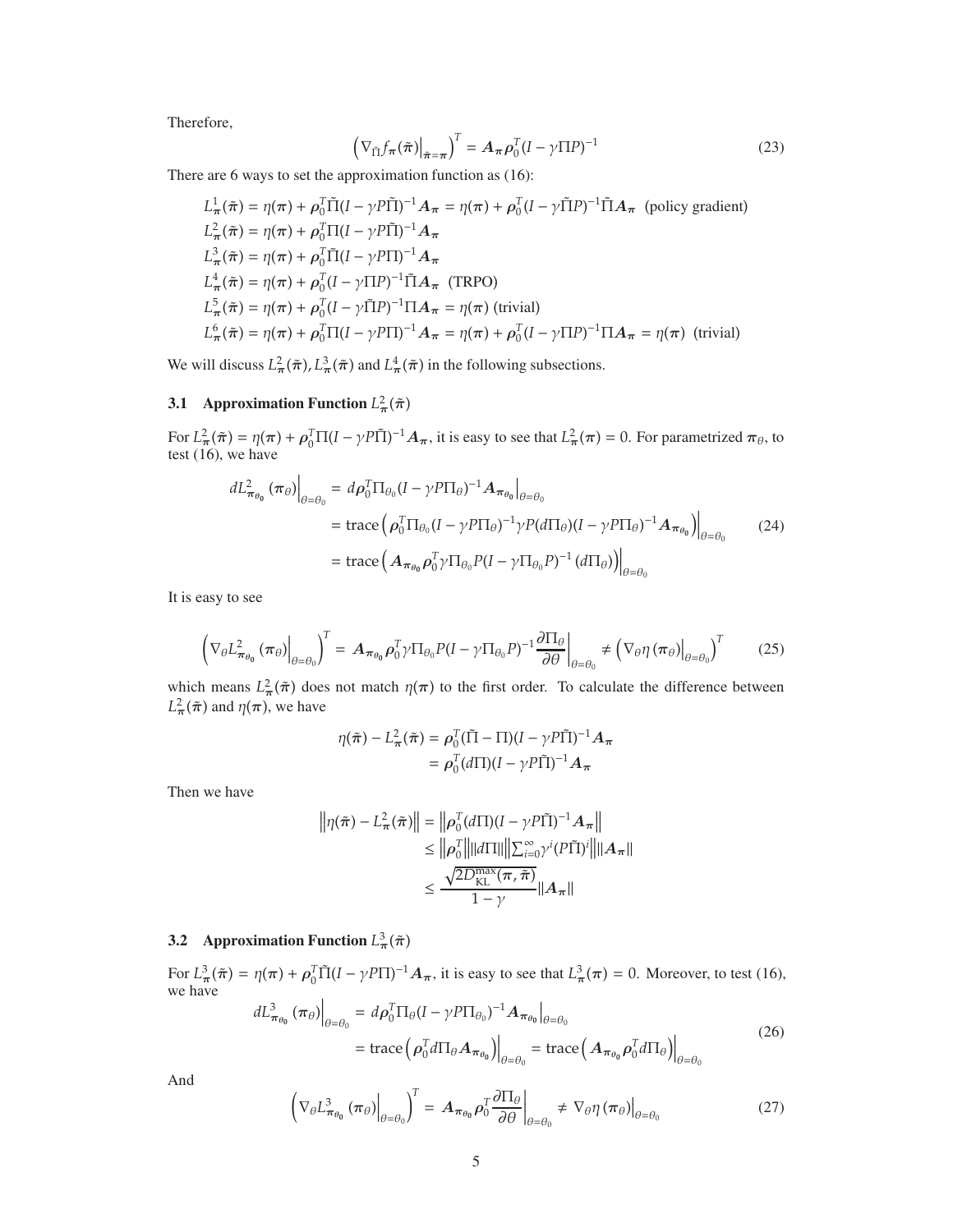which means  $L^3_{\pi}(\tilde{\pi})$  does not match  $\eta(\pi)$  to the first order. But it is easy to check,

$$
\nabla_{\theta} L^{2}_{\boldsymbol{\pi}_{\theta_{0}}} \left( \boldsymbol{\pi}_{\theta} \right) \Big|_{\theta = \theta_{0}} + \nabla_{\theta} L^{3}_{\boldsymbol{\pi}_{\theta_{0}}} \left( \boldsymbol{\pi}_{\theta} \right) \Big|_{\theta = \theta_{0}} = \nabla_{\theta} \eta \left( \boldsymbol{\pi}_{\theta} \right) \Big|_{\theta = \theta_{0}} = \nabla_{\theta} L^{4}_{\boldsymbol{\pi}_{\theta_{0}}} \left( \boldsymbol{\pi}_{\theta} \right) \Big|_{\theta = \theta_{0}} \tag{28}
$$

which means the gradient of  $L^2_{\pi_{\theta_0}}(\pi_\theta)$  and  $L^3_{\pi_{\theta_0}}(\pi_\theta)$  is a gradient decomposition of  $\eta(\pi_\theta)$  at  $\pi_{\theta_0}$ . To calculate the difference between  $L^3_{\pi}(\tilde{\pi})$  and  $\eta(\pi)$ , we have

$$
\eta(\tilde{\pi}) - L_{\pi}^{3}(\tilde{\pi}) = \rho_{0}^{T} \tilde{\Pi} \left( (I - \gamma P \tilde{\Pi})^{-1} - (I - \gamma P \Pi)^{-1} \right) A_{\pi}
$$

$$
= \rho_{0}^{T} \tilde{\Pi} \left( (I - \gamma P \Pi)^{-1} (\gamma P d \Pi) (I - \gamma P \Pi)^{-1} \right) A_{\pi}
$$

$$
= \rho_{0}^{T} \tilde{\Pi} \left( (I - \gamma P \Pi)^{-1} (\gamma P d \Pi) \right) A_{\pi}
$$

Then we have

$$
\|\eta(\tilde{\pi}) - L_{\pi}^{3}(\tilde{\pi})\| = \left\|\rho_{0}^{T}\tilde{\Pi}\left((I - \gamma P\Pi)^{-1}(\gamma P d\Pi)\right)A_{\pi}\right\|
$$
  
\n
$$
\leq \left\|\rho_{0}^{T}\right\| \|d\Pi\| \|\sum_{i=0}^{\infty} \gamma^{i+1} (P\Pi)^{i}P\| \|\tilde{\Pi}\| \|A_{\pi}\|
$$
  
\n
$$
= \frac{\gamma \|d\Pi\| \|A_{\pi}\|}{1 - \gamma}
$$
  
\n
$$
\leq \frac{\gamma \sqrt{2D_{KL}(\pi, \tilde{\pi})} \|A_{\pi}\|}{1 - \gamma}
$$

## **3.3** Approximation Function  $L^4_{\pi}(\tilde{\pi})$

If we set

$$
L_{\boldsymbol{\pi}}(\tilde{\boldsymbol{\pi}}) = \eta(\boldsymbol{\pi}) + \boldsymbol{\rho}_0^T (I - \gamma P \Pi)^{-1} \tilde{\Pi} A_{\boldsymbol{\pi}} = \eta(\boldsymbol{\pi}) + f_{\boldsymbol{\pi}}(\tilde{\boldsymbol{\pi}})
$$

Then,

$$
\eta(\tilde{\pi}) - L_{\pi}^{4}(\tilde{\pi}) = \rho_{0}^{T}((I - \gamma P \tilde{\Pi})^{-1} - (I - \gamma P \Pi)^{-1})\tilde{\Pi}A_{\pi}
$$
  
\n
$$
= \rho_{0}^{T}((I - \gamma P(\Pi + d\Pi))^{-1} - (I - \gamma P \Pi)^{-1})(\Pi + d\Pi)A_{\pi}
$$
  
\n
$$
= \rho_{0}^{T}(I - \gamma P \Pi)^{-1}(\gamma P d\Pi)(I - \gamma P \Pi)^{-1}d\Pi A_{\pi}
$$

Then we have

$$
\begin{aligned}\n\left\| \eta(\tilde{\pi}) - L_{\pi}^{4}(\tilde{\pi}) \right\| &= \left\| \rho_{0}^{T} (I - \gamma P \Pi)^{-1} (\gamma P d \Pi) (I - \gamma P \Pi)^{-1} d \Pi A_{\pi} \right\| \\
&\leq \left\| \rho_{0}^{T} \right\| \left\| (I - \gamma P \Pi)^{-1} \right\| \left\| \gamma P \right\| \| d \Pi \| \left\| (I - \gamma P \Pi)^{-1} \right\| \| d \Pi \| \| A_{\pi} \| \\
&= \frac{\gamma \| d \Pi \|^2 \| A_{\pi} \|}{(1 - \gamma)^2} \\
&\leq \frac{2 \gamma D_{KL}(\pi, \tilde{\pi}) \| A_{\pi} \|}{(1 - \gamma)^2}\n\end{aligned}
$$

which is the same as (19).

## 4 Other Potential Applications

There are some other applications of this set of notations, *e.g.*

• If we know  $\nabla_{\pi_\theta} \eta(\pi_\theta)$  and want to get the  $\nabla_\theta \eta(\pi_\theta)$ , *i.e.* when we know the optimal direction to update policy but we do not know how to control the parameters to make the policy turn to this direction, we can do

$$
\min_{\theta} d(\Pi_{opt}, \Pi_{\theta}),
$$

where  $d(\cdot, \cdot)$  is a distance measure.

• Instead of estimating value function  $V_\pi$ , we can estimate the environment dynamics *P*, which is independent of  $\pi$ . Each transition information in the trajectory is valuable no matter the reward signal is detected or not. Then, we can use the estimated  $\hat{P}$  to update  $\pi$ directly.